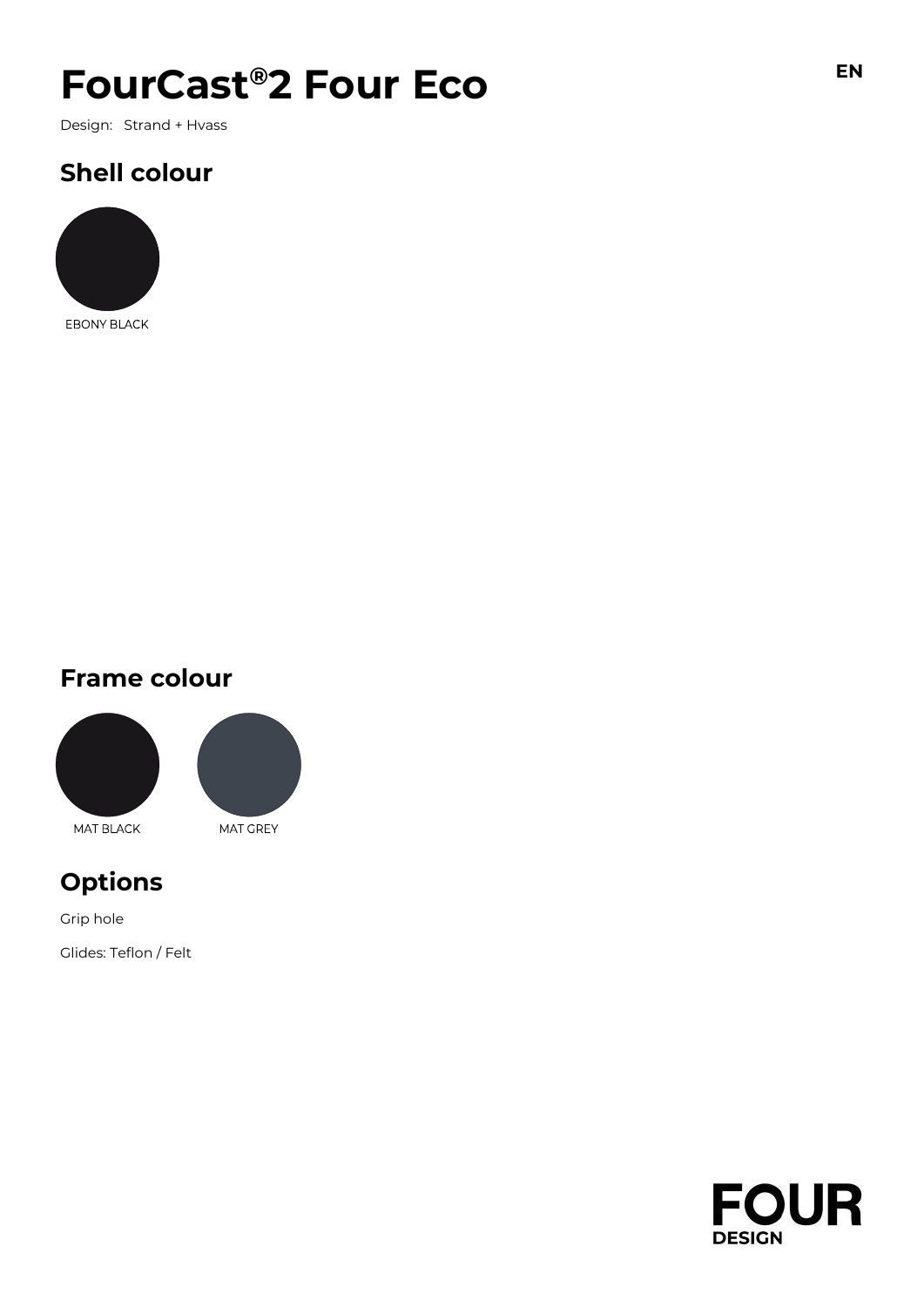# FourCast®2 Four Eco **EDINE EN**

Design: Strand + Hvass

#### **FourCast2 Four Eco**